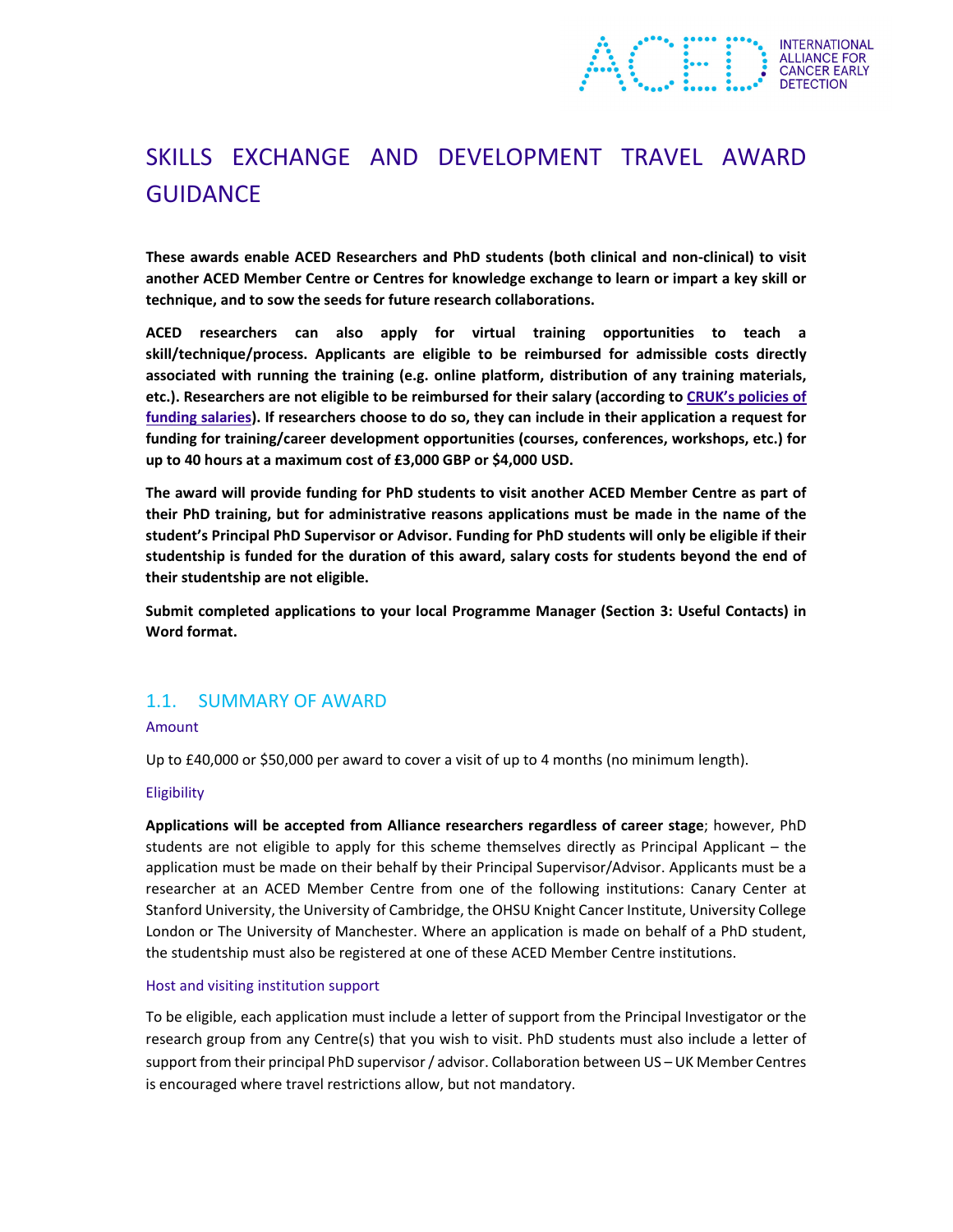It is the applicant's responsibility to approach a potential Alliance Member Centre to identify and secure suitable learning and development opportunities.

**ALLIANCE FOR<br>CANCER EARLY** 

In the case of PhD Supervisors/Advisors applying on behalf of their students: it is the responsibility of the supervisor to ensure that the relevant local permissions for the student to be away from their registered institution for the required period are in place if successful.

### Application and Scope

The purpose of this award is to allow an ACED researcher, or PhD student, to visit another ACED Member Centre to learn or impart a new skill or technique that will transfer knowledge across the Alliance and enable significant progress in career development and/or research interests. Funding is available for travel, accommodation, applicable university and visa fees and necessary research expenses. Remuneration for the applicant, or student, is not covered by this award. Where required, the application should outline whether a visa is required and relevant details regarding the timing of the Award around visa processing if known

Applications must include a letter of support from the Principal Investigator of the research group(s) that the applicant wishes to visit, a clear explanation of how the experience will provide a step-change in their training, career development and/or research interests (or those of researchers at the host Member Centre), and how knowledge transfer will benefit the Alliance with the expectation that this will seed future collaborative research projects/initiatives.

Applications for PhD students must also include a letter of support from their Principal PhD Supervisor/Advisor making the application on their behalf indicating the relevance and benefit of this training to the PhD project.

#### **Timelines**

Successful applications are anticipated to complete the skills exchange and development opportunity within 12 months of receiving the award, or in the case of PhD students before the end date of their existing studentship funding.

#### **Restrictions**

Applications must be for skills exchange and development opportunities with another Alliance Member Centre or Centres and must be signed by the Applicant's Centre Director and accompanied by signed letters of support from the Principal Investigator of the host research group and the Supervisor of the Applicant where the Applicant is not an independent researcher. Awards are not restricted to US‐UK exchanges only. Recipients are obliged to return to their host institution following completion of the award. Each proposed award could encompass visits to multiple Alliance Member Centres if applicable to the skills exchange and development opportunity.

If you are applying to other funding bodies at the same time with funds allotted to this skills exchange and development opportunity, please note that ACED cannot accept the same application. If you submit an application to the Alliance that is already being considered by another funding body, your application will not be accepted.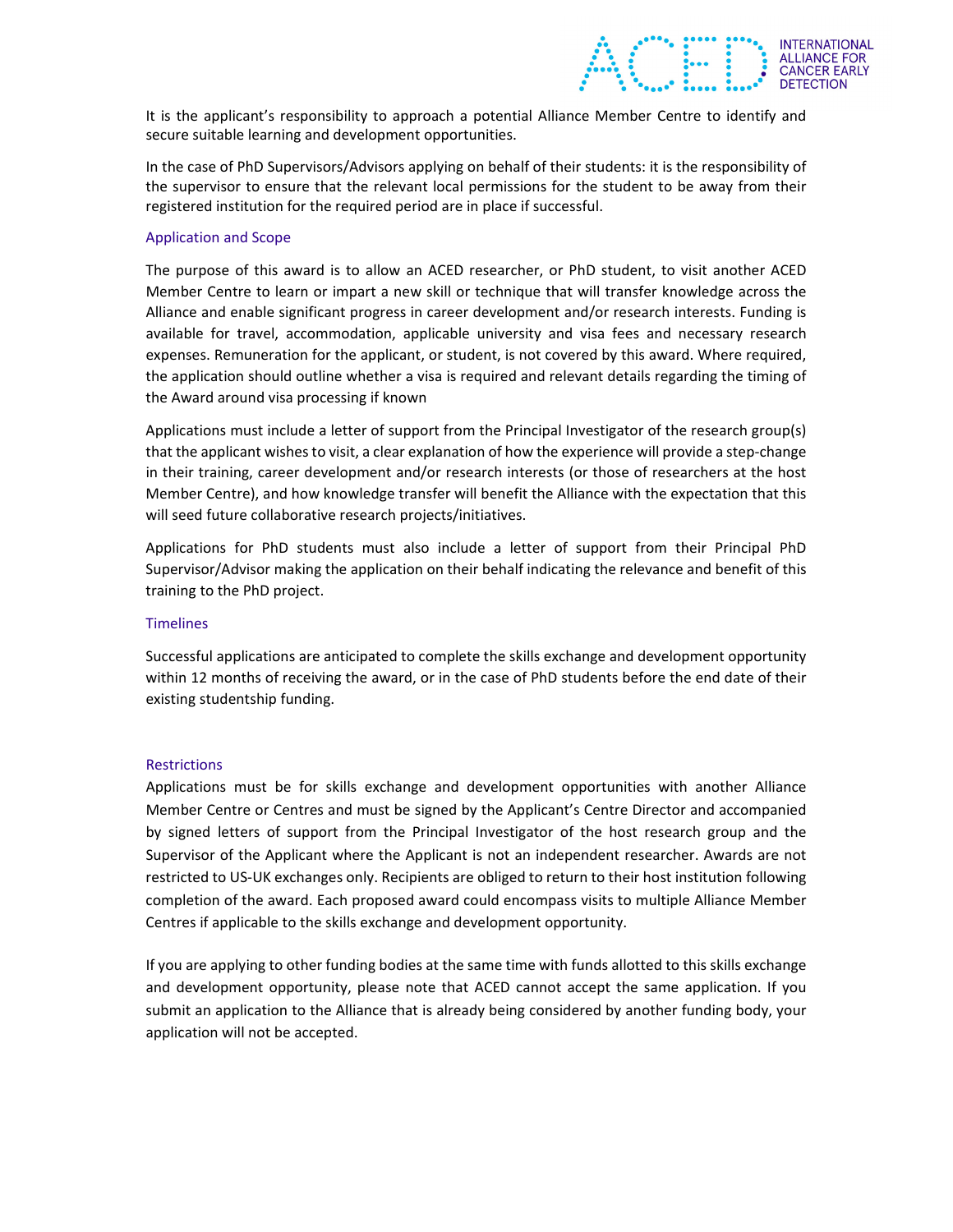# 1.2. REMIT OF THE ACED SKILLS EXCHANGE AND DEVELOPMENT TRAVEL AWARD

**INTERNATIONAL** ALLIANCE FOR<br>CANCER EARLY

### What is suitable for the ACED Skills Exchange and Development Travel Award?

You can apply for an ACED Skills Exchange and Development Travel Award in any research area(s) listed in the ACED scientific strategy with a focus on early detection of **primary** cancer. This award provides up to a maximum of 4 months of funding of up to £40,000 or \$50,000 to support knowledge exchange between Alliance Member Centres.

This award is to fund the learning or imparting of a new skill relevant to scientific research that will provide a step-change in career development of the applicant and/or research interests of the applicant or host research group. The goal of the award is to enable skills and/or knowledge exchange between the applicant and host Centre that will benefit early detection research towards the Alliance's strategic aims. The Award also provides the opportunity to facilitate future collaborative research across different Alliance Centres. You must demonstrate that the training or development is not currently available within your host institution.

The Award will support knowledge exchange and training across the diverse research areas involved in early detection, for example, basic biology and technology development through to translational and population research.

Areas that could be considered include (but are not limited to):

- Learning opportunities in applying state‐of‐the‐art technology to applicable research questions
- Learning opportunities in novel wet-lab techniques critical to your area of research interest
- Development opportunities in mathematical modelling, health economics, trial design, bioinformatics
- Establishment of new collaborations to tackle an early detection area of need that will benefit the wider Alliance community

## 1.3. WHAT IS FUNDED?

Funding available through this award can cover travel, accommodation, training, applicable university and visa fees and necessary research expenses for the duration of the skills exchange and development opportunity. Subsistence and reimbursement of the applicant's salary or student's stipend are not eligible to be covered by this award (see CRUK's policies of funding salaries).

Applications for virtual opportunities to teach a skill/technique/process will also be considered. Applicants are eligible to be reimbursed for any costs associated with running the training (e.g. online platform, distribution of any training materials, etc.). If researchers choose to do so, they can include in their application a request for a bursary for training/career development opportunities (courses, conferences, workshops, etc.) for the following amounts: up to 40 hours of training at a maximum cost of £3,000 or \$4,000.

## 1.4. ASSESSMENT CRITERIA

Your application will be assessed on the following criteria: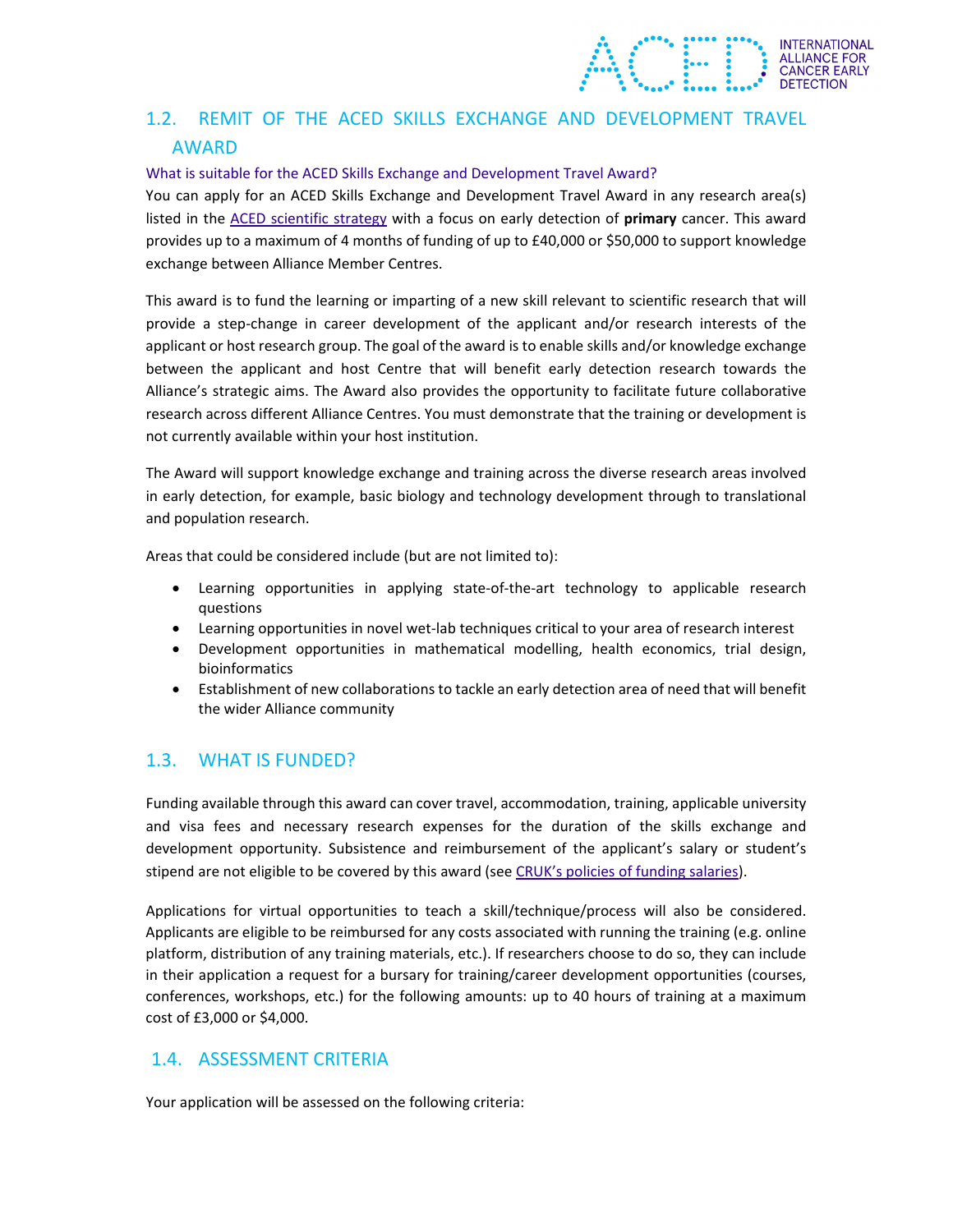**Relevance to the Alliance's scientific strategy and remit**: All applications must be within the Alliance's scientific strategy to advance the understanding of early cancer and improving how and when cancer is detected. An abbreviated Alliance scientific strategy is available to all Alliance members.

**ALLIANCE FOR<br>CANCER EARLY** 

- **Learning opportunity**: All applications must have a strong rationale to support the learning and development opportunity, demonstrating how it is valuable to the applicant's or PhD student's training, research and career development (or that of researchers at the host Member Centre), as well as beneficial to knowledge exchange for the wider Alliance community.
- **Excellent team and collaborative environment:** All applications should outline the suitability of the applicant, or PhD student, and host Member Centre to undertake the learning and development opportunity, and detail the resources and facilities required for the successful fulfilment of the award. Applications should highlight the importance of the Alliance environment in supporting the opportunity and enabling progressin early detection research. Multi or cross‐disciplinary applications are encouraged.
- **Resources requested**: The costs can be requested for travel and reasonable accommodation costs, not including subsistence, as well as the direct costs of the research and reasonably justified in line with the training and experimental plans, leveraging existing resources where appropriate.
- **Benefit to the wider Alliance:** Applications should detail the actual and potential benefits to the wider Alliance community, and how the skills/knowledge learned will be shared with the wider Alliance community.

# 2. THE APPLICATION PROCESS

# 2.1 PROCESS OVERVIEW

The application and award process of the ACED Skills Exchange and Development Travel Award is designed to be quick and straightforward. Applications for PhD students must be made on their behalf by their Principal Supervisor. Your Member Centre Director must approve your application before you have submitted it, so please submit your completed application to your local ACED Programme Manager (Section 3: Useful contacts). Applications will be accepted on a rolling basis while the scheme is open. Following submission, applications are considered at regular meetings of the Alliance Training Working Group; recommendations for Awards to be funded will then be ratified at quarterly meetings (in March, June, October and December) by the Alliance Executive Board. Applications will not be sent for external review.

# 2.2 APPLICATION

Please use the template provided to complete details on the skills exchange and development opportunity (Section 3.1 of the accompanying application template). **Section 3.1 of the application template should not exceed two standard pages using Arial 10‐point font, including figures. References are not included as part of the page restriction. In thissection, you should aim to address the content outlined in the table below.**

In your application please include:

• How the opportunity will help establish your research (or that of researchers at the host Alliance Member Centre) in the early detection field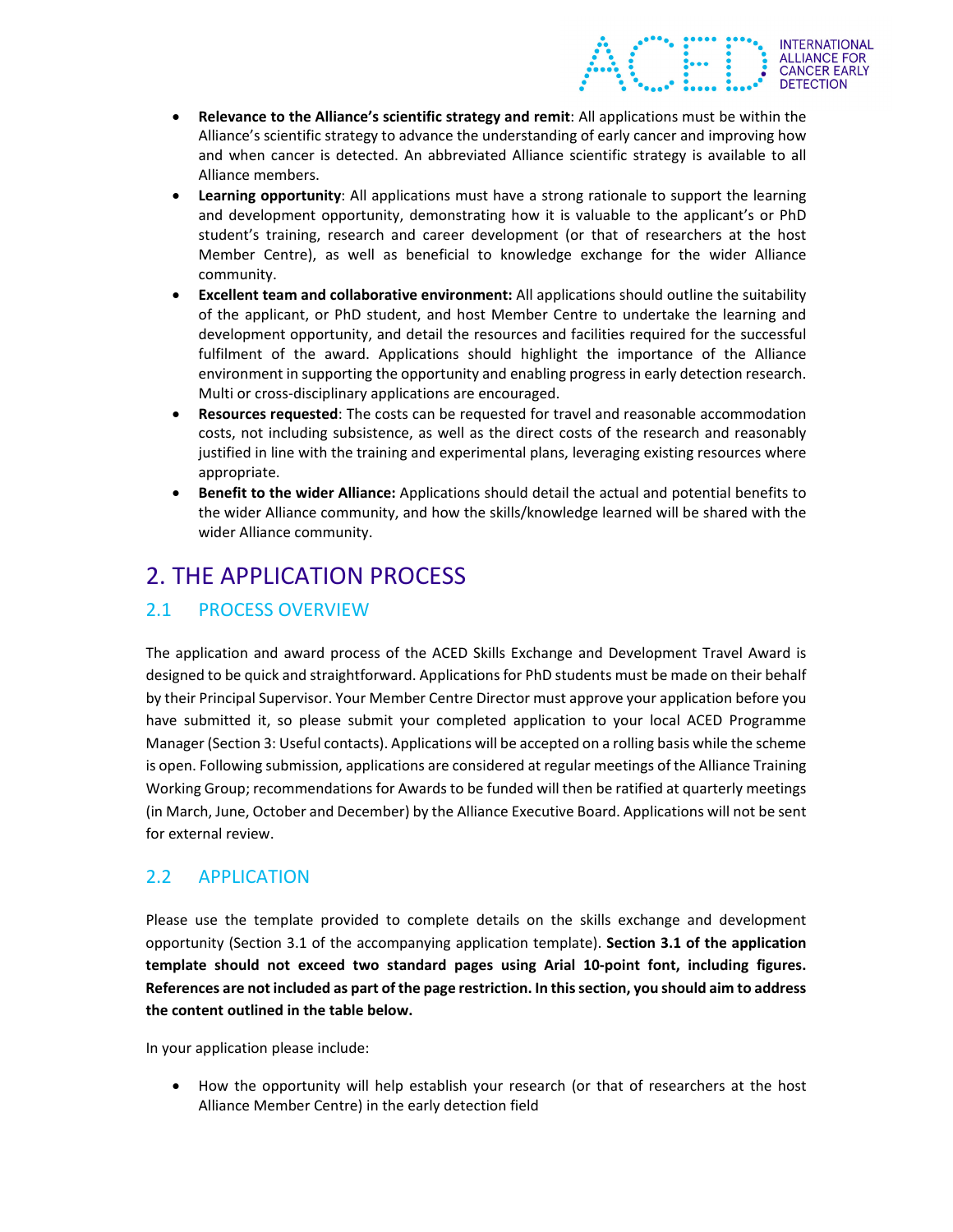A clear explanation of how the experience will provide a step‐change in your training and career development and/or research interests (or those of researchers at the host Alliance Member Centre)

**INTERNATIONAL** ALLIANCE FOR<br>CANCER EARLY **DETECTION** 

- Justification of the selection of the Alliance Member Centre and collaborative team you are wishing to visit
- How learnings from this experience will be applied to Alliance (both the wider community and/or any potential future Alliance research projects)
- Your plan for seeding foundations for potential future collaborative research projects with other Alliance Centres

| <b>CHALLENGE</b>                                                  | State briefly the research and/or clinical challenge or need the proposed<br>opportunity looks to address. Include details of the current approach,<br>and how the opportunity will drive progress in the early detection of<br>primary cancer.                                                                                                                                                                                                                                                                                                                                                                                                                                                                                                                        |  |  |
|-------------------------------------------------------------------|------------------------------------------------------------------------------------------------------------------------------------------------------------------------------------------------------------------------------------------------------------------------------------------------------------------------------------------------------------------------------------------------------------------------------------------------------------------------------------------------------------------------------------------------------------------------------------------------------------------------------------------------------------------------------------------------------------------------------------------------------------------------|--|--|
| <b>TEAM COMPOSITION</b>                                           | Please provide information on the composition of the team you will be visiting,<br>including:<br>Whether this is a new or existing collaboration.<br>Justification of the selection of the Alliance Member Centre and<br>$\bullet$<br>collaborative team you wish to visit.<br>Outline key people in the visiting institution that will be responsible for<br>$\bullet$<br>hosting the skills exchange/development opportunity.<br>Address how the Alliance environment is critical in supporting the<br>$\bullet$<br>opportunity and the potential of future collaborative research<br>projects/initiatives.<br>Address how this opportunity will accelerate progress toward the<br>$\bullet$<br>Alliance's strategic aims compared to not pursuing this opportunity. |  |  |
| <b>DEVELOPMENT</b><br><b>OPPORTUNITY AND</b><br><b>MILESTONES</b> | Provide details of the opportunity and any milestones in your<br>$\bullet$<br>development plan. Explain clearly how this opportunity will address the<br>early detection challenge you have identified and how it will provide a<br>step-change in your career and/or research interests (or those of<br>researchers at the host Alliance Member Centre). Briefly explain your<br>plan for seeding foundations for potential future collaborative research<br>projects and how this opportunity will help you achieve this.<br>Include details of any experimental methods, techniques and analyses<br>$\bullet$<br>that will be part of this opportunity.                                                                                                             |  |  |
| <b>EXPECTED OUTPUTS</b>                                           | State the expected outputs of this opportunity. Include a brief<br>$\bullet$<br>description of your vision for future research proposals which may lead<br>on from this opportunity.                                                                                                                                                                                                                                                                                                                                                                                                                                                                                                                                                                                   |  |  |
| <b>REFERENCES</b>                                                 | Give full details of any references, including authors, publication year,<br>$\bullet$<br>title and journal name, volume, page numbers. We won't accept<br>shortened references.<br>Number your references in the order in which they appear in the text,<br>$\bullet$<br>and list them in the Vancouver style (as outlined by the US National<br>Library of Medicine).                                                                                                                                                                                                                                                                                                                                                                                                |  |  |

### Contents of the opportunity description (Section 3.1 of the application)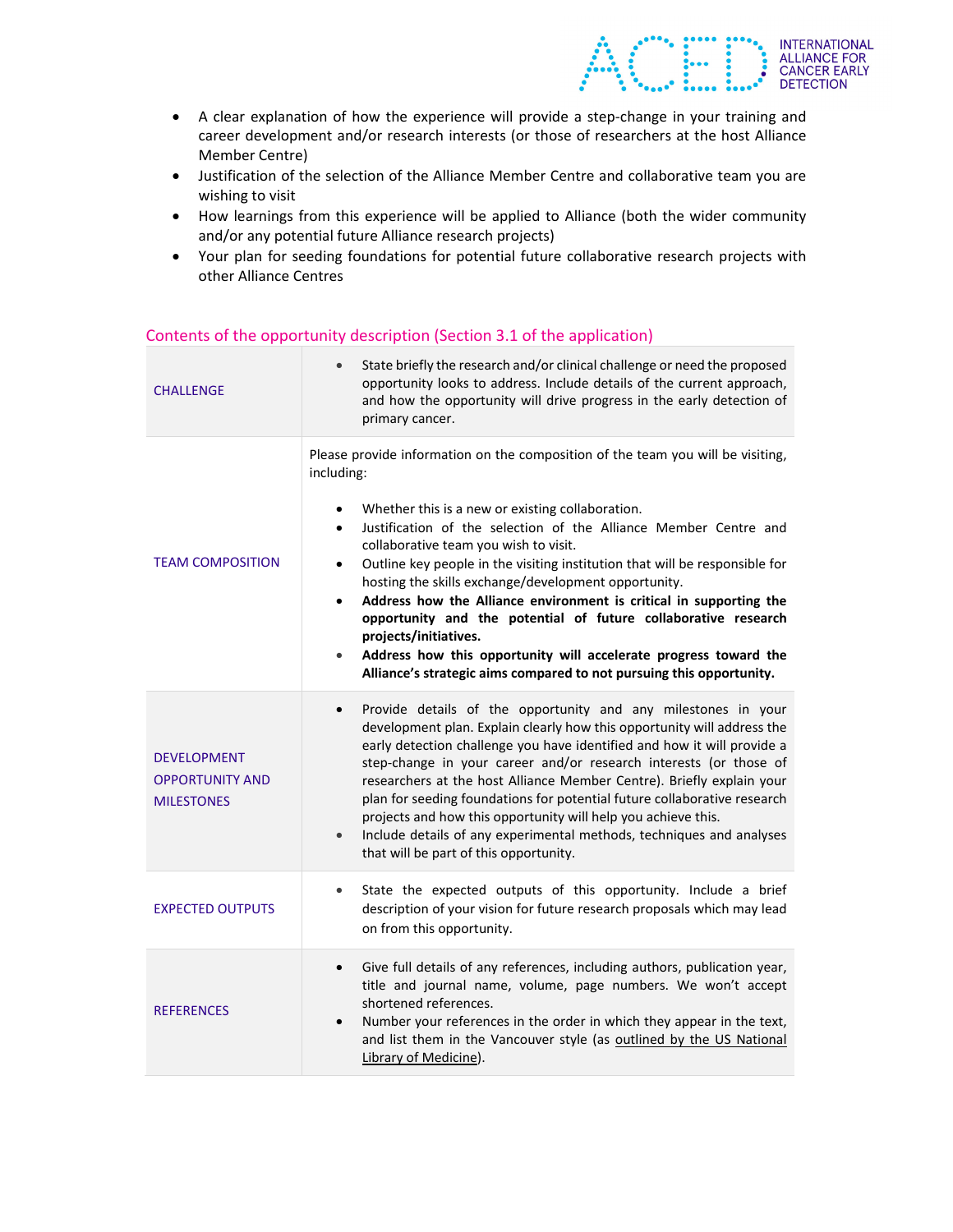

## 2.3 ADDITIONAL RESEARCH INFORMATION

Please use the provided template to complete the following sections.

### Additional information for all applications

Please list running expenses and provide justification for the associated costs. **Costs should be divided and reported separately for each UK and US Member Centre(s) in the local currency of the country in which they are incurred in (e.g. GBP (£) for UK and USD (\$) for US). For example, if costs are associated with US Member Centres, it should be reported as** *Stanford or OHSU‐ USD (\$) amount***. Costs associated with UK Member Centres, should be reported as** *Manchester or Cambridge or UCL ‐ GBP (£) amount.*

Running Expenses:

JUSTIFICATION FOR SUPPORT REQUESTED

- Please list your travel and accommodation costs.
- Please list lab consumable costs.
- Please list specific costs separately from general consumables.

Example table:

| Description  | Additional<br>Information  | Duration<br>(days) | <b>Costs Total</b> |
|--------------|----------------------------|--------------------|--------------------|
| Train travel | Travel from                | Round trip         | £565 (incurred by  |
|              | Cambridge to<br>Manchester |                    | Cambridge)         |

#### **Only complete if applicable**

Please provide details of any cell lines you will use during your skills exchange and development opportunity. These should include:

- Details of how you will maintain good cell culture practices throughout your research project.
- If new cell lines will be introduced to your lab, please give the source will be authenticated when they enter your lab.

CELL LINES

- If new cell lines will be generated, please tell us how these will be made available for others to use.
- Justification for the use of any cell lines that have been misidentified (e.g. Chang liver cells).

You can request funding (under running expenses) to support cell line authentication (e.g. screening for contamination by mycoplasma, STR profiling for human cell lines or DNA fingerprinting for non‐human cells). You'll need to validate your cell lines according to the Guidelines for the use of cell lines in biomedical research (doi:10.1038/bjc.2014.166), which should be referenced in any publications resulting from the Award.

### **Only complete if applicable**

ANIMAL STUDIES You should complete this section if you are proposing to use animals during your skills exchange and development opportunity. You should ensure you are familiar with the relevant NC3Rs guidelines, in particular the Responsibility in the Use of Animals in Bioscience Research document, the ARRIVE Guidelines, and the NC3Rs Guidelines: Primate Accommodation, Care and Use. When completing this section, you should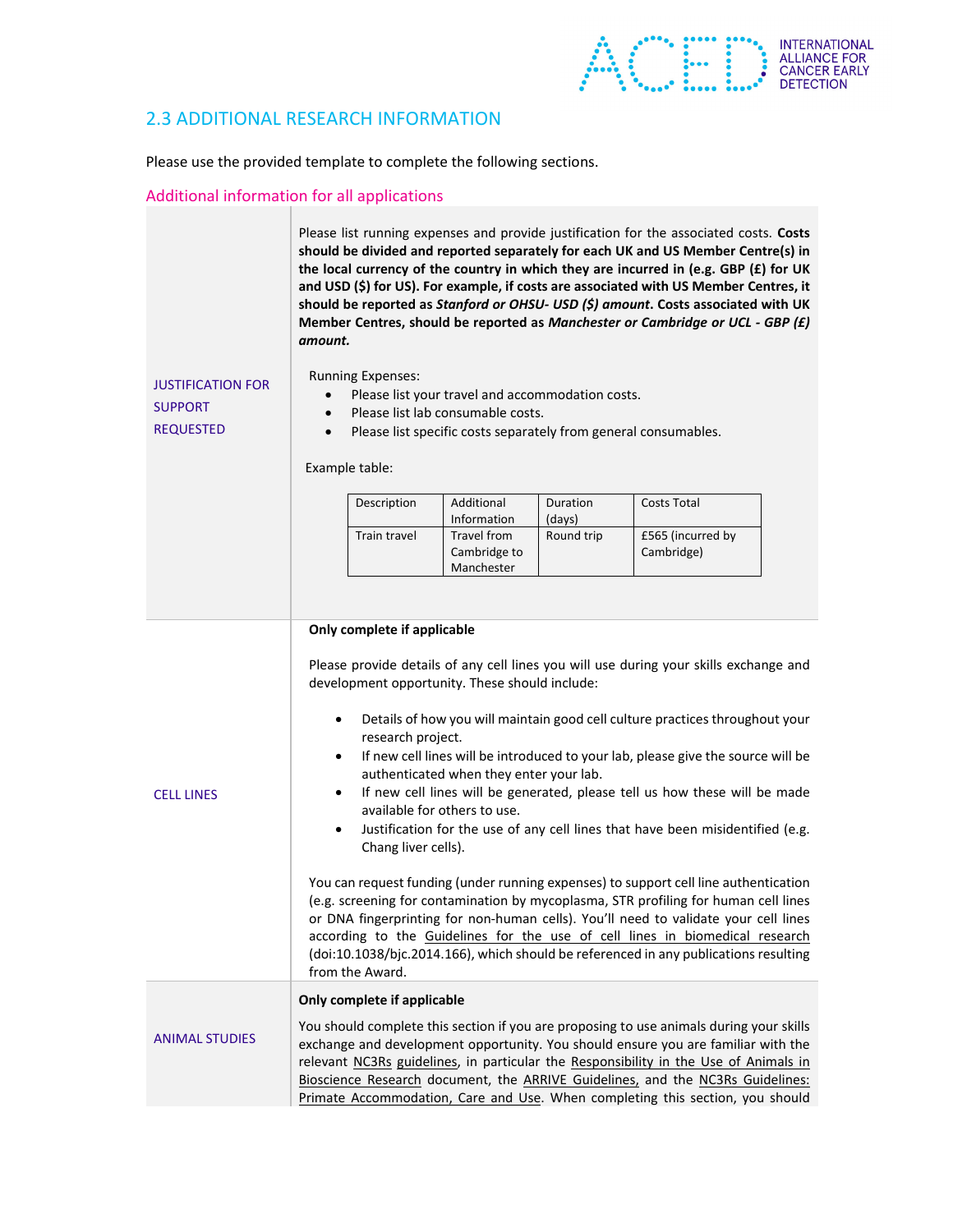

describe how any relevant activities during the skills exchange and development opportunity adheres to the expectations set out in these guidelines.

#### **Animal Costs:**

- Please include a full breakdown of the purchase costs and husbandry costs (e.g. per mouse per week).
- Please list animal purchase, maintenance and experimental costs separately.

#### **Justification of proposed animal studies**

Please briefly justify the use of animals by outlining:

- Why animal research is necessary for this opportunity and details of all species you propose to use;
- Why the species/model you have chosen is the most appropriate physiological model to use for the research objective(s);
- If you are developing any new models why this is necessary and how you will ensure that these will be disseminated to the research community more broadly;
- The efforts you will take to minimise animal usage.

For your critical experiments, please provide an outline of your experimental design and power calculations. Where details of specific experiments are not known, you may provide an illustrative example. This should include:

- An overview of the experimental approach summarising; primary and secondary experimental outcomes, number of experimental and control groups, the number of experimental units in each experimental group, the total number of experimental units to be measured and the number of times each unit will be measured, number of independent replications of each experiment and how you plan to minimise experimental bias (e.g. randomisation and blinding) or an explanation of why this would not be appropriate.
- An explanation of how effect sizes have been calculated and a justification of their biological relevance
- The power calculations used to determine your sample size (or a principled explanation of an alternative basis for calculations, justifying why you haven't used statistical calculations). Explanations based solely in terms of 'usual practice' or previously published data will not be considered adequate.
- Details of breeding strategies that will be implemented (if applicable).
- A brief description of your planned statistical analyses in relation to the sample size, and list any statistical advice available.
- You may present this in the form of a table or diagram, if appropriate.

Please note that the NC3Rs website includes a number of useful experimental design resources, including the Experimental Design Assistant (EDA), a free online tool to help optimise experimental design. The EDA can be used to create a visual map of your planned experiments (or a few of them) that may be useful in discussions with your team and statistical advisors. If you use the EDA, you are encouraged to submit the EDA report as a PDF upload.

Please note that applications proposing research on specially protected species or pigs must undergo an additional independent peer review by the NC3Rs.

**For any animal studies to be performed outside of the UK, we also require a letter to be included with your completed application from the relevant applicant leading this work to confirm that the research proposed will adhere to all relevant local regulatory systems, and also that the welfare standards will be consistent with UK standards.**